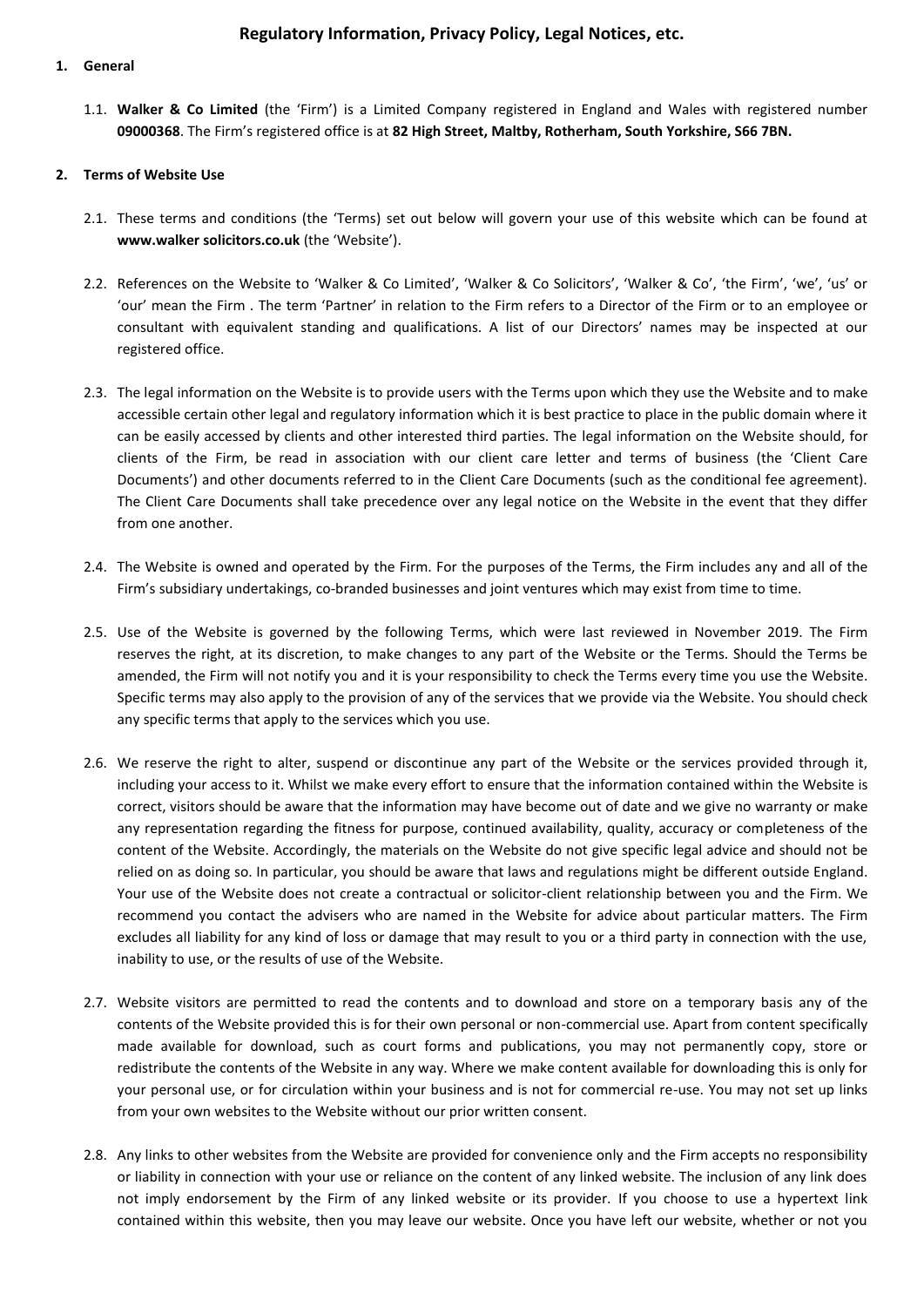have realised that you have left, we are no longer responsible in any way for the material on the other website that you enter. In addition, hypertext links are included in order to provide further information and are not intended to signify that we endorse or approve of such website and/or its content. We exclude to the full extent permitted by law all liability that may arise in connection with or as a result of such external website material causing any damage, cost, injury or financial loss of any kind.

2.9. For further information on the use of materials from the Website, or if you experience any problems with the Website, please contact us by sending an email to **enquiries@walkersolicitors.co.uk**.

## **3. Copyright and Intellectual Property**

3.1. Copyright and other intellectual property rights in the content of the Website, including any of the Firm's marks, logos and brands, belongs to the Firm or its licensors (who have expressly licensed content to the Firm). All rights, save as expressly granted, are reserved. If you are in doubt whether an item is copyright or a trade mark of the Firm, please contact us for clarification.

## **4. Disclaimers Relating to Downloads**

- 4.1. The Website may allow users to download certain documents which are also available directly from the original source website and various other websites e.g. court forms.
- 4.2. To the extent permitted by law, the Firm excludes all liability in contract, tort (including negligence) breach of statutory duty or otherwise for any costs, losses, claims, damages, expenses or proceedings (including special, incidental or consequential loss or damage, loss of profits and wasted management time) incurred or suffered by you arising directly or indirectly in connection with the use of the download facility and the content of any downloaded material including any loss, damage or expense arising from, but not limited to, any defect, error, imperfection, fault, mistake or inaccuracy or copyright with the downloads, their content or associated services or due to any unavailability of part or all of any associated website or associated service.
- 4.3. The documents available for download are created exclusively by third parties and the Firm excludes all liability for any illegality arising from error, omission, inaccuracy or copyright in such material and takes no responsibility for such material.
- 4.4. Any downloads are provided solely for your convenience and the Firm does not necessarily endorse the material which can be downloaded and will have no liability to you in respect of the same.
- 4.5. Downloading documents from the Website should not be used as an alternative to legal advice from a qualified solicitor and using any such documents does not create a solicitor-client relationship between you and the Firm.
- 4.6. Any material downloaded or otherwise obtained through the use of the Website is done at your own discretion and risk and that you will be solely responsible for any damage to your computer system or loss of data that results from the download of any such material.
- 4.7. The Firm cannot guarantee that downloading documents from the Website will be free from error and/or uninterrupted and we shall not be liable for any damages including, but not limited to, indirect or consequential damages, damages for loss of opportunity or chance, or any damages whatsoever arising from use or loss of use, data, or profits, whether in contract, negligence or other tortious action, arising out of, or in connection with the download facility or any associated website.
- 4.8. Whilst effort has been taken to ensure that any downloads are free from viruses, no warranties are given to that effect and users are responsible for ensuring that they have installed adequate virus checking software. The Firm shall not be liable for any viruses or any other computer code, files or programs designed to interrupt, restrict, destroy, limit the functionality of or compromise the integrity of users' computer hardware. All documents are downloaded at the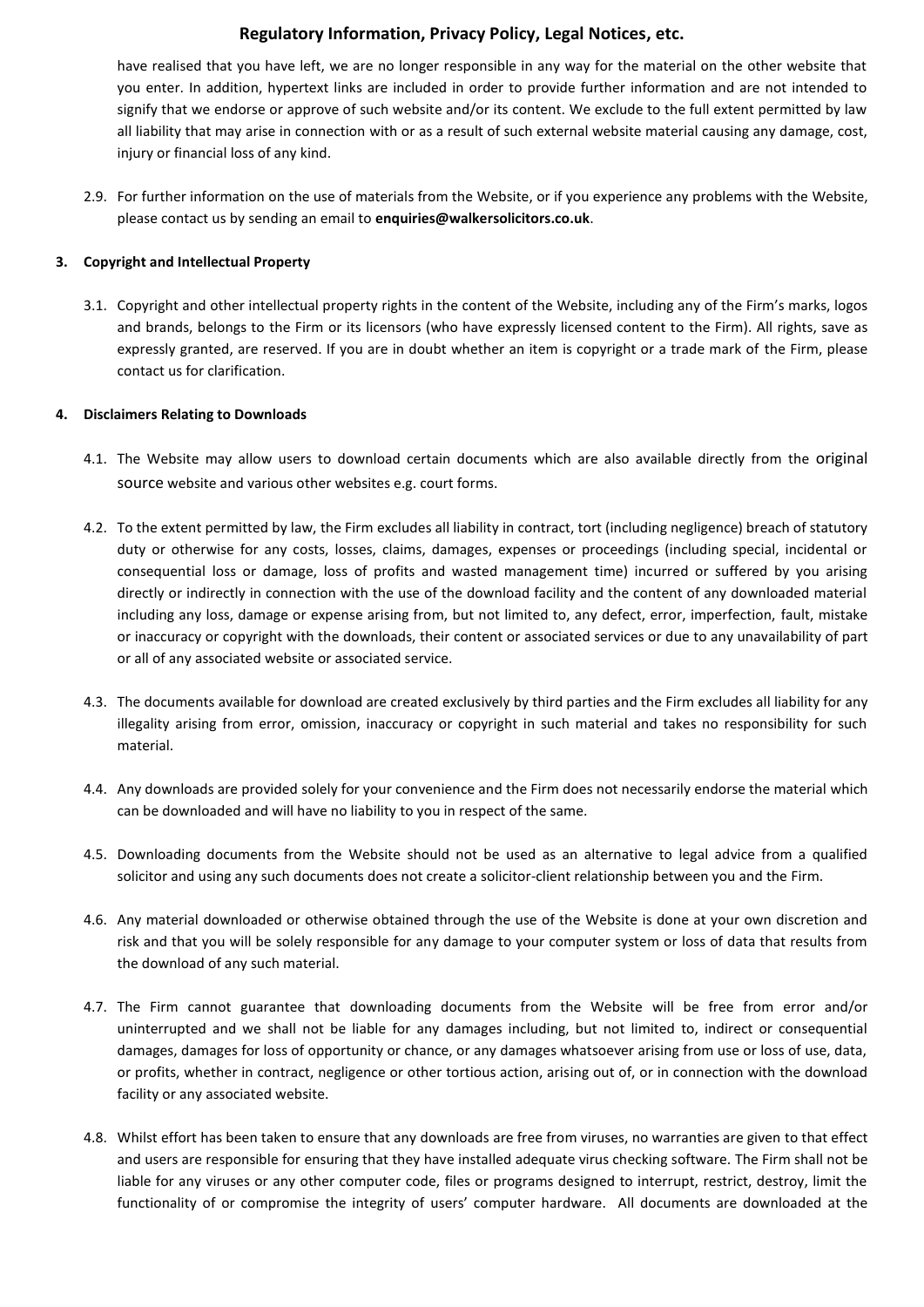user's own discretion and risk and the user shall be solely responsible for any damage to the user's computer system or loss of data that results from the download of any documents.

4.9. Nothing in the Terms serves to exclude or limit liability for death or personal injury arising from negligence or any liability that is otherwise prohibited from being excluded by law.

### **5. Financial Services and Insurance Mediation**

- 5.1. Marketing
	- 5.1.1. Where the Website or any other of our promotional literature or materials refer to the provision of financial services by the Firm (such as our ability to help clients arrange after the event legal expenses insurance or title indemnity insurance), such references do not indicate and should not be understood as indicating that the Firm is a person to whom the general prohibition does not apply. The general prohibition against providing financial services which are regulated activities does apply to the Firm and its regulated principals and employees. The Firm is not authorised by the Financial Conduct Authority nor is it exempt from authorisation under sections 38 – 39A of the [Financial Services and Markets Act 2000.](http://www.legislation.gov.uk/ukpga/2000/8/contents)

## 5.2. Insurance mediation activity

5.2.1. We are not authorised by the Financial Conduct Authority. However, we are included on the register maintained by the Financial Conduct Authority so that we can carry on insurance mediation distribution activity, which is broadly the advising on, selling and administration of insurance contracts. This part of our business, including arrangements for complaints or redress if something goes wrong, is regulated by the Solicitors Regulation Authority. The register can be accessed via the Financial Conduct Authority website at www.fca.org.uk/firms/financial-services-register

## 5.3. Investment transactions

5.3.1. The Firm is not authorised under the Financial Services and Markets Act 2000 but we are able in certain circumstances to offer a limited range of investment services to clients because we are regulated by the Solicitors Regulation Authority. We can provide these investment services if they are an incidental part of the professional services we have been engaged to provide. Nothing we say or do should be construed as an invitation or inducement to engage in investment activities, nor as advice on the investment merits of acquiring or disposing of particular investments.

## **6. Electronic Commerce (EC) Directive Regulations 2002 and Provision of Services Regulations 2009**

- 6.1. The following information is provided by us to ensure our compliance with the above regulations:
	- 6.1.1. The Firm is authorised and regulated by the Solicitors Regulation Authority (ID Number: **615605**) and as such is bound by associated professional rules, which can be viewed at [www.sra.org.uk.](http://www.sra.org.uk/)
	- 6.1.2. The Firm is registered for VAT with the registration number **381319062**.
	- 6.1.3. The Firm maintains qualifying Professional Indemnity Insurance, details of which can be provided on request.
	- 6.1.4. The Firm is committed to providing an excellent service and operates an internal complaints procedure that can be made available on request. We are also committed to cooperating fully with the Legal Ombudsman, contact details of which can be found at [www.legalombudsman.org.uk.](http://www.legalombudsman.org.uk/)
	- 6.1.5. Furthermore, if you are a client and we have made a contract with you by electronic means you may be entitled to use an EU online dispute resolution service to assist with any contractual dispute you may have with us. This service can be found at http://ec.europa.eu/odr.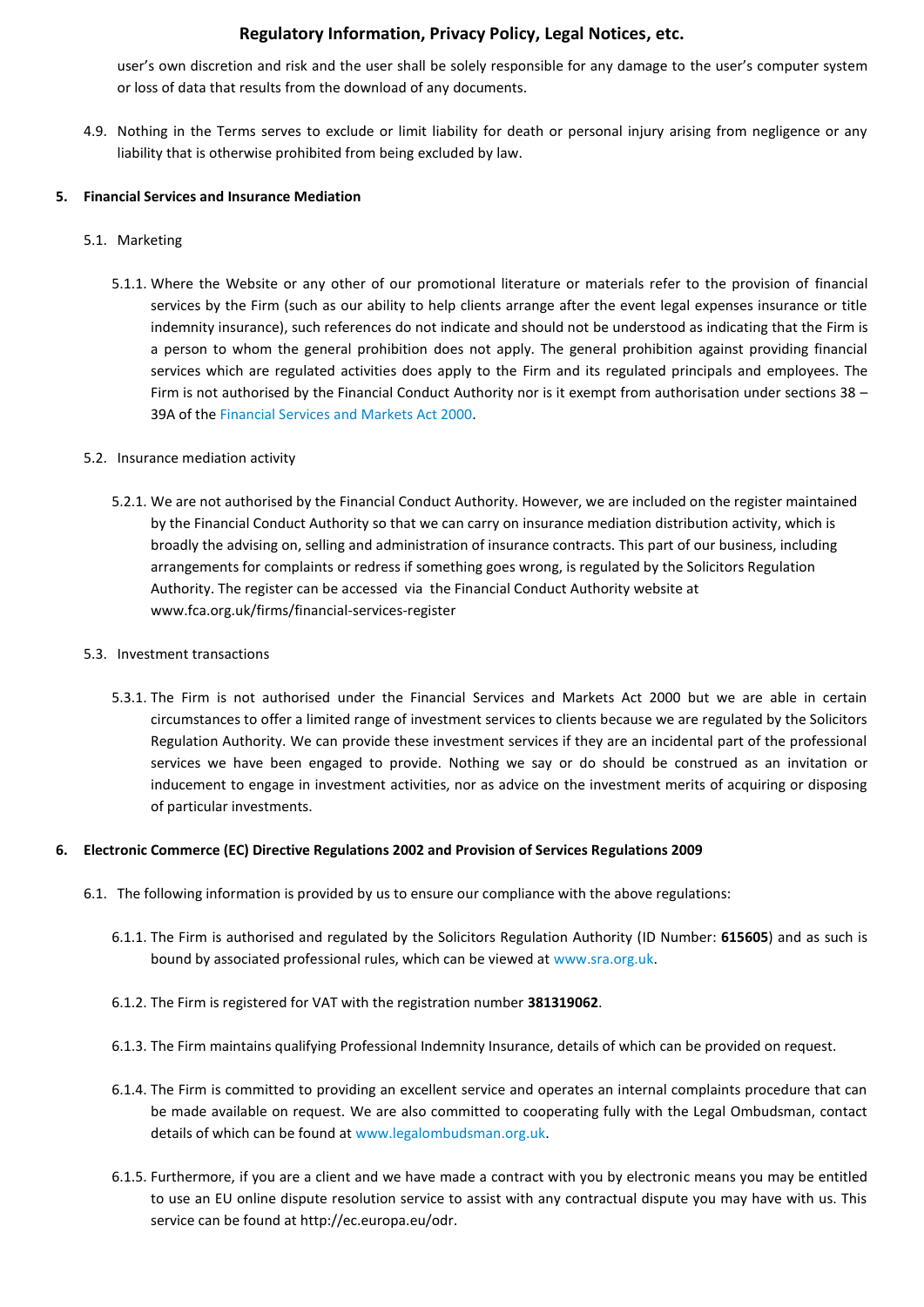## **7. Severability**

7.1. If the Terms or any part of them should be determined to be illegal, invalid or otherwise unenforceable under the laws of any state or country in which the Terms are intended to be effective, then to the extent that they are so illegal, invalid or unenforceable, they shall in that state or country be treated as severed and deleted from the Terms and the remaining provisions contained within the Terms shall survive and remain in full force and effect and continue to be binding and enforceable in that state or country.

### **8. Events Beyond our Control**

8.1. The Firm will not be responsible for any breach of the Terms caused by circumstances beyond its reasonable control.

#### **9. Governing Law**

9.1. This legal notice and all issues regarding the Website are governed by English law. Access is granted on condition that you accept all of the above and agree to the jurisdiction of the courts of England and Wales to settle matters in relation to the Website.

#### **10. Reports of Misuse**

10.1.We take feedback very seriously and are constantly looking for ways to improve the Website. If you have any comments or concerns regarding the information or the Website content generally, or would like to report any misuse of the Website, please contact us by sending an email to **enquiries@walkersolicitors.co.uk**.

#### **11. Data Protection and the Firm's Privacy Policy**

11.1. The Firm takes data protection seriously and safeguarding the privacy of the Website visitors is important to us. This privacy policy explains how we use any personal information we may collect when you visit the Website. It also explains our use of cookies and tells you how to contact us if you have any queries about how we use your personal information. In using the Website or by registering for any of the specific services we offer through it you are indicating that you understand and accept that your personal information may be used by us in the manner described below. We are registered as a Data Controller with the Information Commissioner (ICO) - registration number ZA081023. The types of personal data that we process are listed under our registration records. All information that we hold concerning you as an individual will be held and processed by us strictly in accordance with the provisions of the Data Protection Regulations. You may raise any query that you have with regard to your confidentiality, privacy and data protection with our Data Protection Officer at the address noted above. You also have the right to lodge a complaint with the ICO in the event that you believe we have mishandled your personal data. Please see the ICO's website for details of their complaints handling process. https://ico.org.uk/for-the-public/.

#### 11.2. Links with other websites

11.2.1. This Privacy Policy only relates to the Website. Any links from the Website to other websites are provided merely for your convenience and do not imply endorsement by us of the content or provider or the way that your personal data is managed.

#### 11.3. Information collected and how we use it

11.3.1. When you access or sign up to any of the Firm's services including newsletters, bulletins, competitions, webinars etc., we may collect and process personal information such as your name, address, telephone number, email address, IP address and other information relating to you.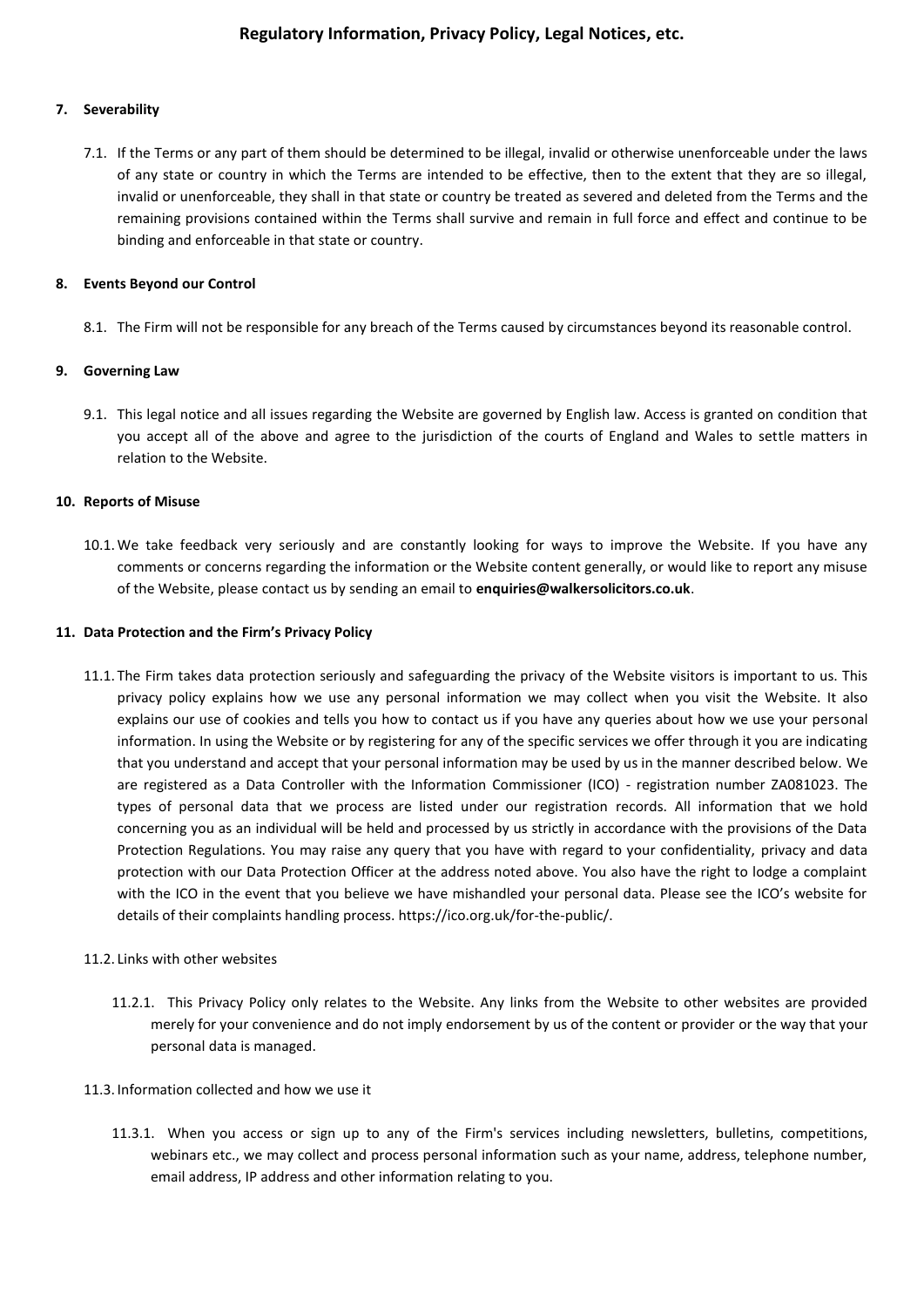- 11.3.2. We will store and use your personal information for purposes such as administering and maintaining our relationship with you; providing services or information requested by you; providing you with further information about our products and services; and for auditing usage of the Website. Your information will not normally be disclosed to third parties except where that is necessary for fulfilment of our obligations to you or we are obliged or permitted to do so by law.
- 11.4. The Firm does not use any web intelligence software or collect any personal data about users of the Website other than aggregated data, which is used to help the Firm improve the quality of the Website. No information about you is stored by us or transmitted by us to any third party.
- 11.5. Please note that when you make an enquiry with us either by email or telephone we may keep a record of the information that is supplied. We will store this data securely on our system and in line with our retention policy.

## 11.6. Marketing

- 11.6.1. Occasionally we may contact you with information we think may be of interest to you such as details of events or competitions hosted by the Firm. If you prefer not to receive such promotional material, please notify us by sending an email to **enquiries@walkersolicitors.co.uk**.
- 11.7.Use of your information outside the European Union
	- 11.7.1. In order to provide you with requested products and services we may need to transfer your personal information to service partners based in countries outside the European Economic Area (EEA). This does not diminish your rights. The Firm will take all reasonable steps necessary to ensure that any personal information transferred outside the EEA will be treated securely and in accordance with this Privacy Policy.

## 11.8. Security

11.8.1. The Firm has policies and technical measures in place to safeguard and protect your personal information against unauthorised access, accidental loss, improper use and disclosure. However, the internet is not completely secure and though we will do our best to protect your personal information the transmission of your data to us is done so at your own risk.

## 11.9. Cookies

Our online services do not use cookies.

## 11.10. Your rights

11.10.1. You have a right of access to any personal information that the Firm may hold about you; to have any inaccurate information about you corrected; and to request that we stop using your personal information for marketing purposes. Access requests should be put in writing and addressed to the Data Protection Officer. We will comply with your access rights without delay and within a month in any event. Providing you with access to the personal data we hold about you is free of charge, although we may charge or refuse a request if it is deemed to be manifestly unfounded or excessive. If we refuse a request, we will tell you why and how you may complain about our decision.

## **12. Email Policy**

- 12.1. The views and opinions expressed in any email from the Firm are those of the author and are not necessarily endorsed by the Firm.
- 12.2. All information contained in any message or attachments is intended solely for the addressee. It is confidential and may also be legally privileged. If you have received this message in error, please send it back to us, and immediately